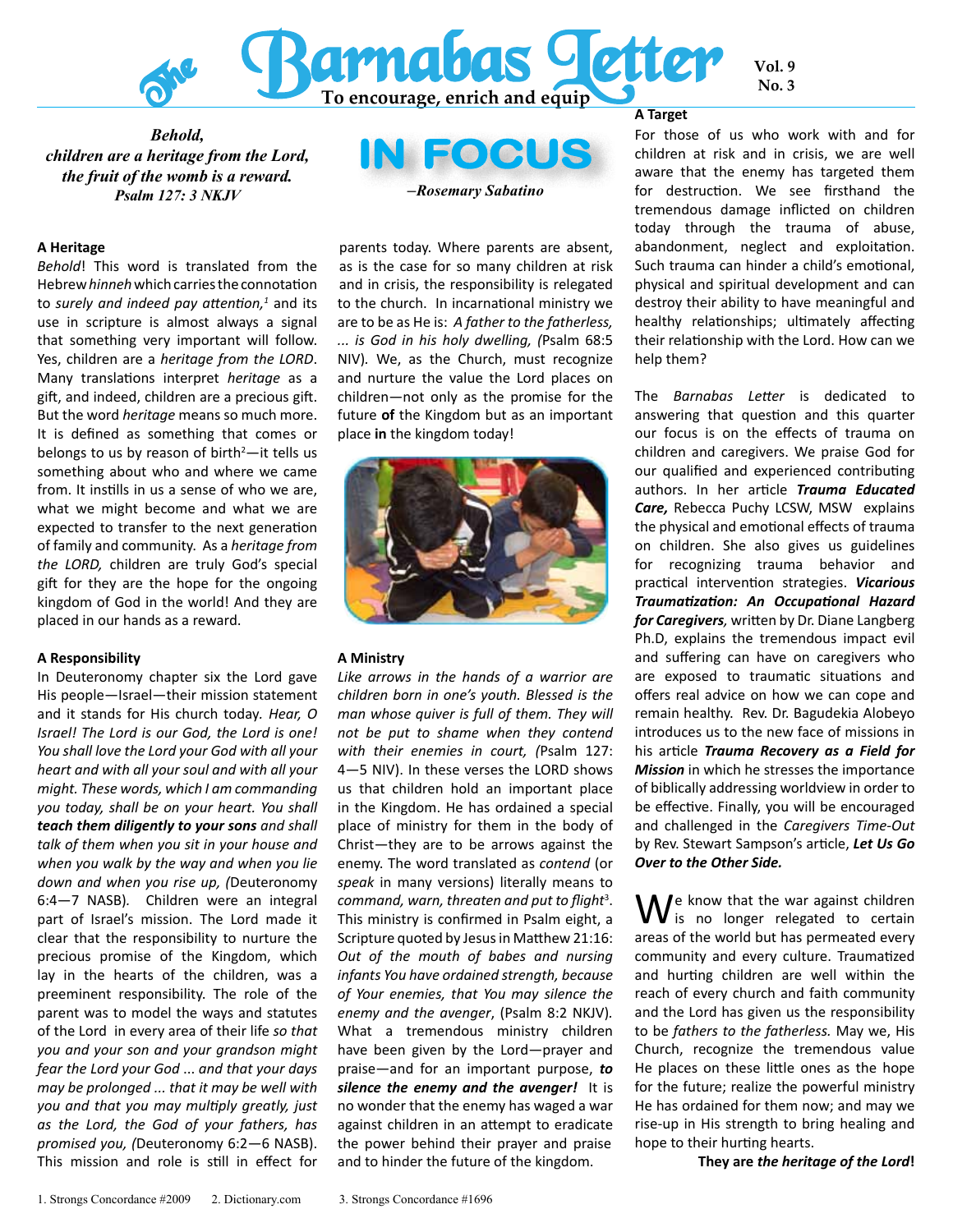# *Trauma Educated Care*

*—Rebecca Puchy LCSW, MSW*

*The Spirit of the LORD is upon me, for he has anointed me to bring Good News to the poor. He has sent me to proclaim that captives will be released, that the blind will see, that the oppressed will be set free, and that the time of the LORD's favor has come* (Luke 4:18–19 NLT).

With these words Jesus began His public ministry. He then called disciples to follow Him.

> *Trauma Educated Caregivers seek to understand the connection between the presenting behaviors and the individual's past trauma history.*

#### **Extending Jesus' Ministry**

s caregivers called by God to minister to children and teens who have been traumatized, you are privileged to participate in His ministry as His modernday disciples. We are called to work among the poor, the captive, the physically challenged and those oppressed in many different ways. And just as the disciples who accompanied Jesus were challenged by the magnitude of the needs they confronted, you will undoubtedly be shocked and overwhelmed by the enormity of the damage done to children. But don't give up! Ministry to children is close to God's heart (Mark 9:37).

### **Do No Harm**

One of the things that can make our ministry difficult is the emotional and behavioral damage that can result from trauma. These challenging "trauma reactions" can be misunderstood as behavior problems and evoke punishing and shaming responses from caregivers. Our interactions then become triggers that reactivate the feelings from trauma experiences and retraumatize the children we are called to love*.* Trauma Educated Care is a way to minister while inflicting the least possible damage to those who are the most challenging and most in need of our care.

The aim is to help caregivers "DO NO HARM" by educating them on the effects of trauma and offering ways to



care for traumatized children without inflicting further damage by negative reactions to their behaviors. Trauma Educated Caregivers seek to understand the connection between the presenting behaviors and the individual's past trauma history. In addition, it aims to foster resiliency to help children cope with stressful situations and withstand the negative effects of adversity. Common mistakes caregivers often make:

1. Misinterpreting behaviors as intentional and willful that are actually the result of neurobiological changes and damage from the trauma

2. Not understanding that challenging behaviors may actually help children survive in dangerous situations

The latter is especially important if children are going back to traumatizing situations after our care. In this case, these behaviors may help keep them alive. Behaviors we see as "bad" or "wrong" can be functional survival skills in dysfunctional and dangerous situations.

### **Effects of Neglect and Trauma**

It is important for us to understand the effects of neglect and trauma on children. Children develop in the context of relationships. Our brains need positive stimulation at the right time from "good enough" caregivers to develop in a healthy way. Brain cells develop and make connections based upon interactions with the environment. Neglected children who did not get adequate stimulation and interaction with caregivers have been shown to have brains that are up to 8 percent smaller than children raised in "good enough" environments. Some developmental processes must happen during specific "windows of opportunity," and it is extremely difficult to make up for this loss later. During their early years, children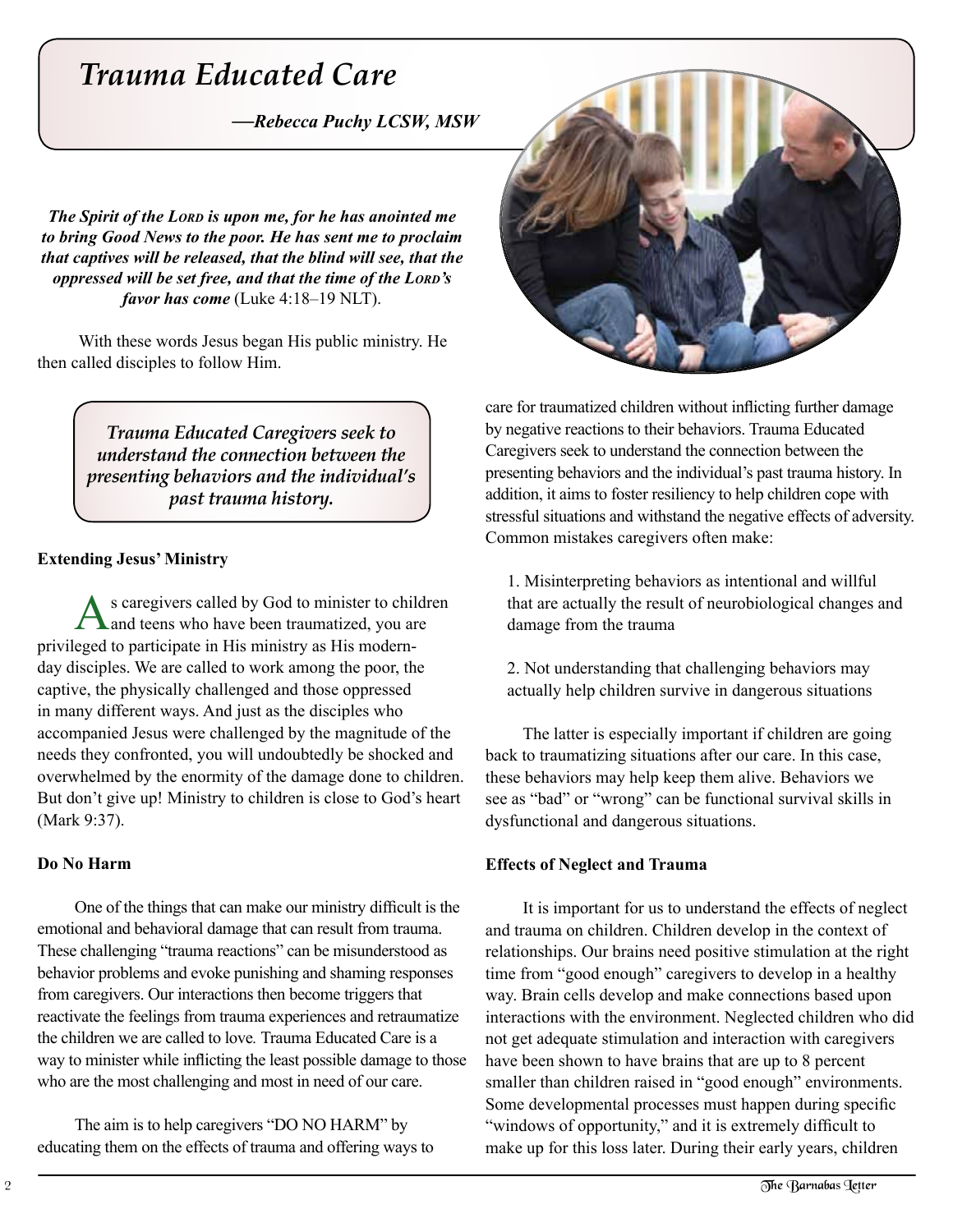are setting up the infrastructure of their brain from which the rest of development will take place. Additionally, neglect can interfere with the process of attachment, which becomes a template for future relationships.

Trauma is a psychologically distressing event in which there is actual or threatened harm to oneself or another person. The experience usually evokes feelings of terror and helplessness. The survival responses of "fight or flight," dissociation or a mixture of both are often used to cope.

The "fight or flight" response is a "full-bodied" experience that changes a person physically, emotionally and cognitively so he/she can respond to the threat by attacking physically or running away. The heart beats faster, blood pressure increases, blood rushes to the limbs, digestion slows, emotions move from calm to alarm to fear and eventually terror. Thoughts become narrowly focused on surviving the threat. This response is more likely to be used by older children, males, and people in situations where they have the opportunity to fight or flee.

*These behaviors ... represent the physical consequences of trauma exposure and beliefs developed from their experiences.*

Dissociation , focusing one's mind inward, away from the reality of the trauma, is often used by younger children, females, and those who are not capable of self-defense. Dissociation can create a distorted sense of time and a feeling of being detached from oneself and/or the event. Details of the event may not be clear afterwards, which can make it difficult to process and understand the trauma situation.

 Traumatic events will often play over and over in the minds of children. Images of the trauma may intrude on their inner world. The scenarios are often in their play, and they may tell their story repetitively. As this happens, the children may re-experience the emotional, physical and cognitive changes of the event. They may try to avoid anything that reminds them of the trauma.

Trauma can have a negative effect on the brain. The hormones and neurochemicals involved in the process of a trauma reaction can change the brain connections and pathways, destroy brain tissue and permanently alter the functioning of neurotransmitters. This "rewiring" can result in changes in a person's thinking, perception, emotions and immune system. His/her "executive functioning," memory, ability to plan, ability to concentrate, impulse control and emotional reactivity can be altered.

Children can also develop cognitive difficulties and learning disabilities. Linear thinking and sequencing can be damaged. They can become hyperactive, impulsive, anxious, withdrawn, depressed, hypervigilant, and have sleep difficulties, rapid heartbeat and elevated blood pressure. Traumatized children are often mistaken as having Attention Deficit Hyperactivity Disorder (ADHD). However, typical medical treatment for ADHD will actually worsen many of the trauma symptoms.

> *The first step ... is to provide a safe environment where they are treated with respect.*

The extent of damage from trauma is contingent upon many factors, including:

**1. The age and developmental stage of the child**. The younger the child, the fewer and less mature coping skills he/she has available. In addition, important developmental processes can be delayed or derailed. Attachment difficulties can become obstacles to healthy relationships that could help the child in the future.

**2. Whether the incident happened to the child or another person**. A direct assault has the worst effect. However, an attack on a primary caregiver is extremely terrorizing for a young child.

**3. The lethality of the trauma**: the more lethal the trauma, the greater the level of damage.

**4. The length of and number of trauma events**. A onetime incident affects a child differently than many months or years of living in terror.

**5. If the perpetrator was a human**. Accidental events are not as psychologically damaging as trauma perpetrated by a human.

**6. If the perpetrator was someone the child knew or trusted**. This betrayal can damage trust and the child's sense of safety and security.

**7. The type of support available afterward**. The child will fare better with a good support system that can provide safety, security and a place to process the event.

*(Continued on next page)*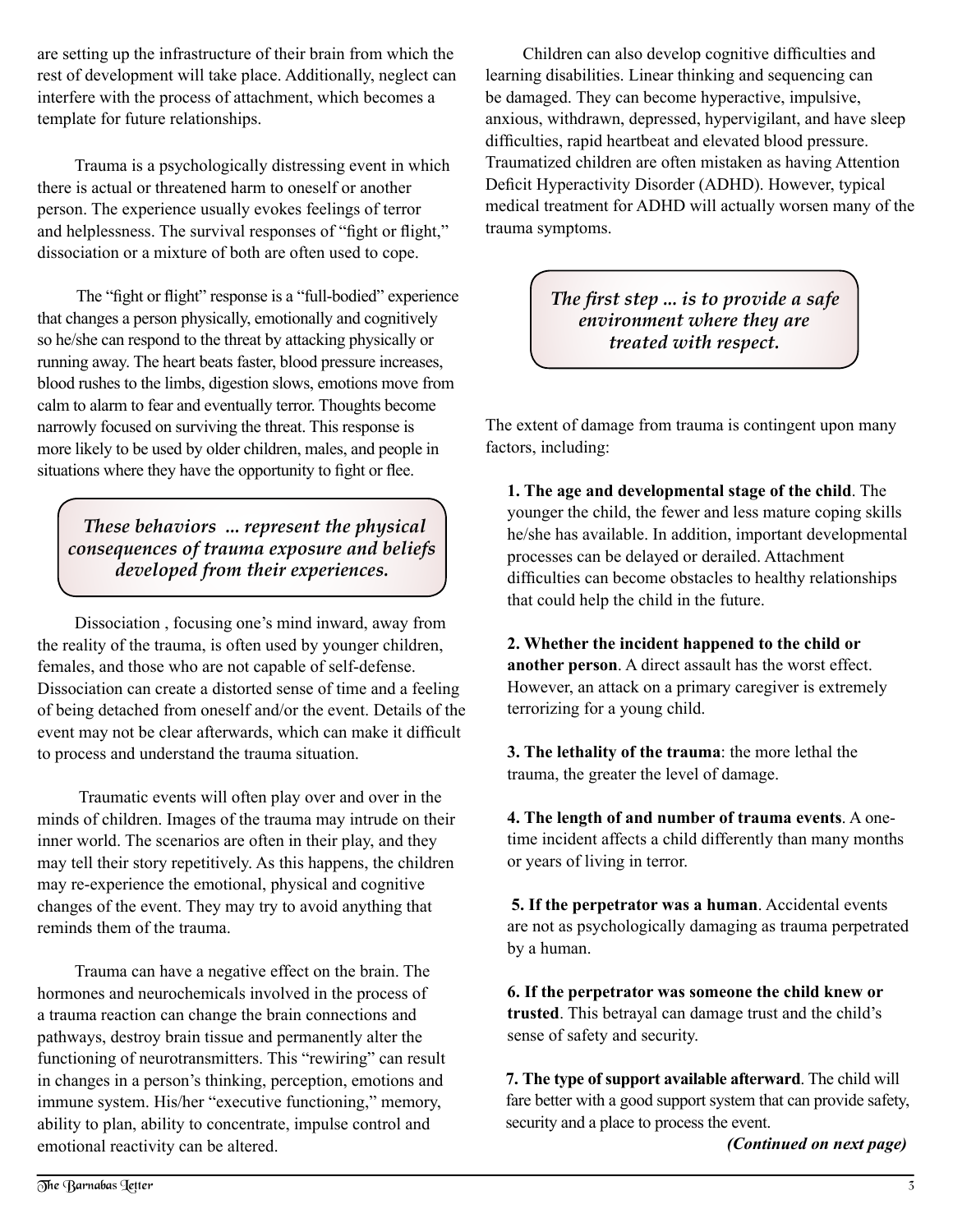# *Trauma Educated Care*

*—Continued*

The effects of trauma can look different depending on the age of the child.

# **Children ages 0-3:**

- Scream / cry inconsolably; show excessive temper
- Regression in their behavior
- Immobility or aimless motion
- Startle easily and anxious reactions to loud noises
- Fear people who remind them of the perpetrator
- Fear separation from their caregiver
- Be withdrawn, sad, anxious, and/or irritable
- Poor appetite and low weight
- Sleep problems

### **Children ages 3-5:**

- Excessive temper tantrums and acting out
- Regression in their behavior; thumb sucking, etc.
- Loss of previously developed skills
- Startle easily; anxious reactions to loud noises
- Anxious, fearful, sad, irritable,
- Difficult to calm down
- Terror responses to reminders of the traumatic event
- Difficulty paying attention
- Looses interest in playing; passive
- Becomes overly compliant
- Act withdrawn and isolate from others
- Fear separation from caregivers
- Have trouble trusting others and making friends
- Believe they are to blame for the traumatic event
- Have headaches and stomacheachs
- Problems with sleep including nightmares
- Changes in appetite and weight
- Play out or talk about the traumatic event
- Difficulties focusing and learning in school
- Develop phobias such as fear of the dark

#### **Children ages 6-12:**

- Be quiet, upset, and withdrawn
- Be tearful, sad, and isolate
- Emotional numbing or flatness
- Irrational fears
- Anxiety, depression, and guilt
- Physical complaints
- Terrior esponses to reminders of the traumatic event
- Impulsivity and overreaction
- Fight with peers and adults
- Put the event in the wrong order
- Changes in school performance; increased absences
- Impaired attention and ability to concentrate
- Play out parts of the traumatic event
- Changes in appetite and weight
- Get in trouble at school or home

#### **Teens ages 13-18:**

- Shame, guilt, embarrassment about their reactions.
- Talk about the event excessively or deny it happened
- Fatigue
- Emotional numbing; avoids of reminders of trauma
- Flashbacks and nightmares
- Guilt, suicidal thoughts, and revenge fantasies
- Self-destructive, accident-prone; reckless behavior
- Impulsive and aggressive behavior
- Sleep more or less hours than normal
- Isolating and not spending time with friends
- Change in school performance and attendance
- Use drugs or alcohol
- Get in trouble with the law

#### **Providing Trauma Educated Care**

## *As you live out Trauma Educated Care, you will be living out the life of a modern-day disciple of Christ.*

Children exposed to trauma can be highly guarded, untrusting, emotionally reactive, defensive, angry, manipulative, unable to learn from experience, blaming, and seemingly unresponsive to a caregivers' efforts to help. These behaviors were survival skills in the past and possibly in the present if the trauma is ongoing. More importantly, they represent the physical consequences of trauma exposure and beliefs developed from these experiences.

The first step in Trauma Educated Care is to provide a safe environment for the children including a safe relationship where they are treated with respect. An atmosphere where their trauma reactions are not reactivated by interactions with them and they can learn to trust as the love of God is modeled by the caregiver. Caring, supportive adults can provide an oasis of safety and hope where children learn and recover from major adverse experiences.

Caregivers should also model healthy, godly behavior for children who have been raised in dysfunctional situations. The children may not make immediate changes, but seeds have been planted that can grow when they are in the right situation. Behaviors that are functional in healthy situations can be dysfunctional in unhealthy, dangerous situations. For example, telling the truth to a maniacal person who has total power can get children killed. They may not be in a situation where it is safe to practice healthy behaviors, but when they are, seeds have been planted that can grow and flourish.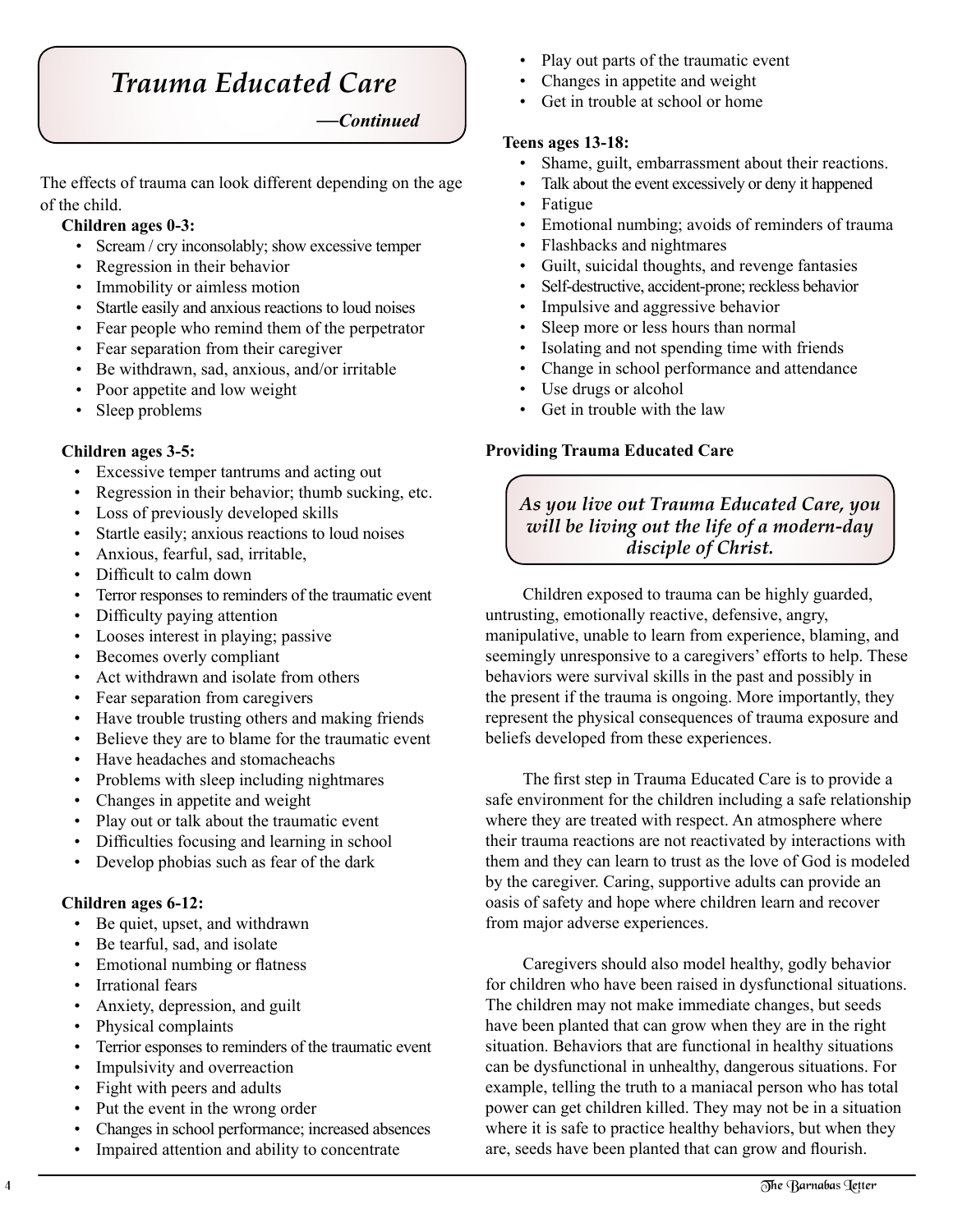#### **Some practical aspects are:**

**1. Try to understand before acting**. Learn the children's stories. This will help you understand their behavior and the specific coping skills they employ. Become a student of the children's behavior patterns. For example, fearful children will often be seen as willful, defiant, stubborn and/or controlling. They might be "frozen in fear." Caregivers will intuitively become angry and more demanding to force compliance. This makes the children more fearful and "frozen." They may regress further and become combative out of fear and self-protection or may actually faint.

Realize that regression is normal. Be calm and reassuring yet firm in your tone of voice when interacting with the children so as not to reactivate their trauma responses. Always SPEAK THE TRUTH **IN LOVE**!! Don't be punitive or shaming, as this will exacerbate the negative behaviors and alienate the children from the care you offer. **2**. **Don't personalize their reactions to you**. Remember that they are reacting out of damaged emotions and thought processes.

**3**. **Be willing to talk about the trauma events if the children bring it up.** Listen and provide comfort and support. Do not overreact to their story. Help the children identify, label and express their feelings. Expressive arts such as drawing are often helpful. Help them understand what happened in an age-appropriate way. Try to correct cognitive distortion that could lead to irrational beliefs.

**4. Provide structure and a consistent pattern to activities.** Predictability is important for children who are trying to learn to trust. It also helps build a sense of safety. Discuss any changes in routine ahead of time.

**5. Discuss your expectations for behavior and** 

**discipline.** Make sure that your expectations are developmentally appropriate. Be aware that traumatized children may not be functioning at their chronological age. Set up rules and let the children know the consequences of breaking the rules. Let them have a part in making the rules if it is appropriate. Use "time outs" in safe places so the children can learn to de-escalate and regulate their emotions. Try to understand and redirect the children before dispensing punishment. Use positive reinforcement and rewards as much as possible.

**6. Be nurturing, comforting and affectionate in an appropriate way.** Realize that children who have been physically or sexually abused may misinterpret touch as threatening. Use body language and voice tone that is calming.

**7. Give the child choices.** This helps to build and

reinforce a sense of control. With younger children, give specific choices such as, "Do you want the apple or crackers for a snack?"

**8. Encourage and model nonviolent ways to interact and play.** Teach scriptural principles for relationships. In addition, teaching and modeling simple skills such as "counting to 10 when angry" can help with emotional regulation.

**9. Teach and model good self-care**, including eating a healthy diet, getting enough rest, time management / planning skills and making good choices.

**10. Foster good self-esteem.** Provide opportunities for mastery of simple tasks. Focus on strengths and compliment successes. Use words to build them up. Celebrate their achievements no matter how small they may be.

**11. Pray for patience, guidance, understanding and wisdom.** God has given you this opportunity to be His hands, feet, voice and heart in your specific situation. He can give you insight into difficult aspects of your situation.

**12. Learn more about trauma and caring for traumatized children.** Research the effects of trauma on children in your specific situation and culture, as well as ways other caregivers have found to minister to these children. Then share that information with your team. Become knowledgeable about each child, their story and how trauma has affected them individually. Discuss ways to apply your new knowledge to your specific situation.

As you live out Trauma Educated Care in your<br>
specific situation, you will be living out the life of a modern-day disciple of Christ called to care for His children and show them His love.

*Rebecca Puchy is a Licensed Clinical Social Worker and speaker who has worked with children teens and adults in Christian Counseling Centers and churches in New York, Virginia, Hawaii, and Georgia. She holds a Master of Divinity from the AllianceTheological Seminary in Nyack, NY and a Master of Social Work from the University of Hawaii at Manoa. She is a member of the American Association of Marriage and Family Therapists, a* 

*licensed worker of the Christian and Missionary Alliance, and a Strengthfinders Life Coach for the American Bible Society. Rebecca lives in Chester Springs, PA with her husband, Jim, who serves as the Director of Strategic Ministries at the American Bible Society*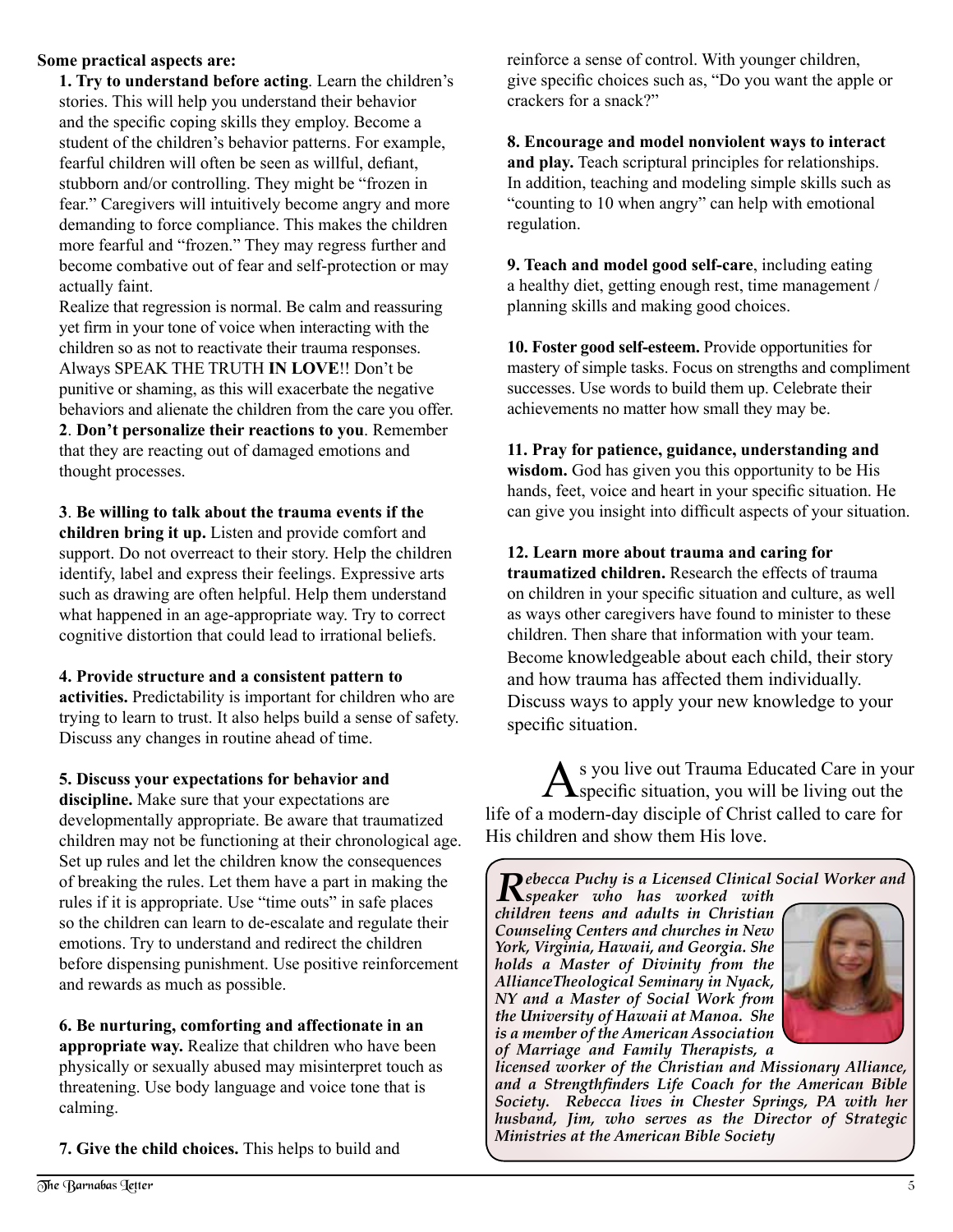# *Vicarious Traumatization: —Diane Langberg, Ph.D. An occupational hazard for caregivers*

**While interacting with Christians involved** in crisis work, I find many are feeling the powerful impact of evil and suffering on their lives. They are hungry to know how to withstand such an impact without being misshapen by it. What happens to us as we sit day after day with sin and suffering, and what do we need to do to protect ourselves?

> *If you sit with evil and suffering long enough, you will begin to show characteristics similar to those of the victims you are trying to assist.*

We are told in the first chapter of Genesis that God said, "Let us make mankind in our image, in our likeness" (1:26). If something is to be in the image of or bear the likeness of something else, it must by definition be capable of bearing an image. It must, in its very nature, be malleable or capable of reflecting. You can stand in front of the trunk of a tree until you are 100 and you will not see your image reflected there. However, put yourself on the edge of a pond and you will find yourself staring back. To have been created in the image of something is to *be*, in your very nature, an image bearer. Paul speaks of this principle when he says, "by reflecting as a mirror the glory of the Lord we are changed" (2 Corinthians 3:18).

As image bearers, however, we not only reflect but we are also shaped. We carry within that which we reflect. We are image *bearers*, not simply image reflectors. If you stand in front of a mirror, you see yourself reflected there. But if you walk away, the image is gone. Nothing within the substance of the mirror is any different than before you were reflected in it. Mirrors do not assimilate your image. I believe that human beings, over time, take into their very substance the things that they reflect. They hold such reflections preserved within themselves. We become like that which we habitually reflect. Recognizable bits of one soul, over time, begin to show in another. I know of a man who has worked for years with those who are dying of AIDS. He is touched by death and dying every day. Someone who works alongside him recently said, "His character is changing before our very eyes." In other words, he is so profoundly impacted by what he does, he does it so much, that he now bears in his person the image of death and grief.

Judith Herman, in *Trauma and Recovery*, says, "Trauma is contagious. In the role of witness . . . the (caregiver) at times is emotionally overwhelmed. She/he experiences, to a lesser degree, the same terror, rage and despair as the patient . . . This phenomenon is known as . . . vicarious traumatization." Dr. Herman is reiterating the same principle: if you sit with evil and suffering long enough, you will begin to show characteristics similar to those of the victims you are trying to assist.

Vicarious traumatization is an occupational hazard, an inescapable effect of trauma work. It is not viewed as something people do *to us* but rather as a human consequence of knowing, caring and facing the reality of trauma. Victims deal with horrific things, and the care and concern you have (and should have) create a door to the inside of you, and you can easily find yourself overwhelmed and shut down. It can result from the relentless nature of the work or it can happen suddenly.

How are we to protect ourselves from being misshapen? Self-care includes your food, exercise, sleep, medical care, schedule and recreation. When we are dealing with people in great need or crisis, we tend to neglect the care of our bodies (mirror the victim). Sometimes that is unavoidable, but it cannot continue for long or we will break down both physically and emotionally. We live in frail, finite bodies that require care and nurture. It is critical not to get so caught up in the needs of others that we end up destroying ourselves.

Good, supportive relationships have a tremendous effect on an individual's resiliency and emotional health for both trauma victims and their caregivers. Pain and suffering often isolate us from others. Stressful schedules and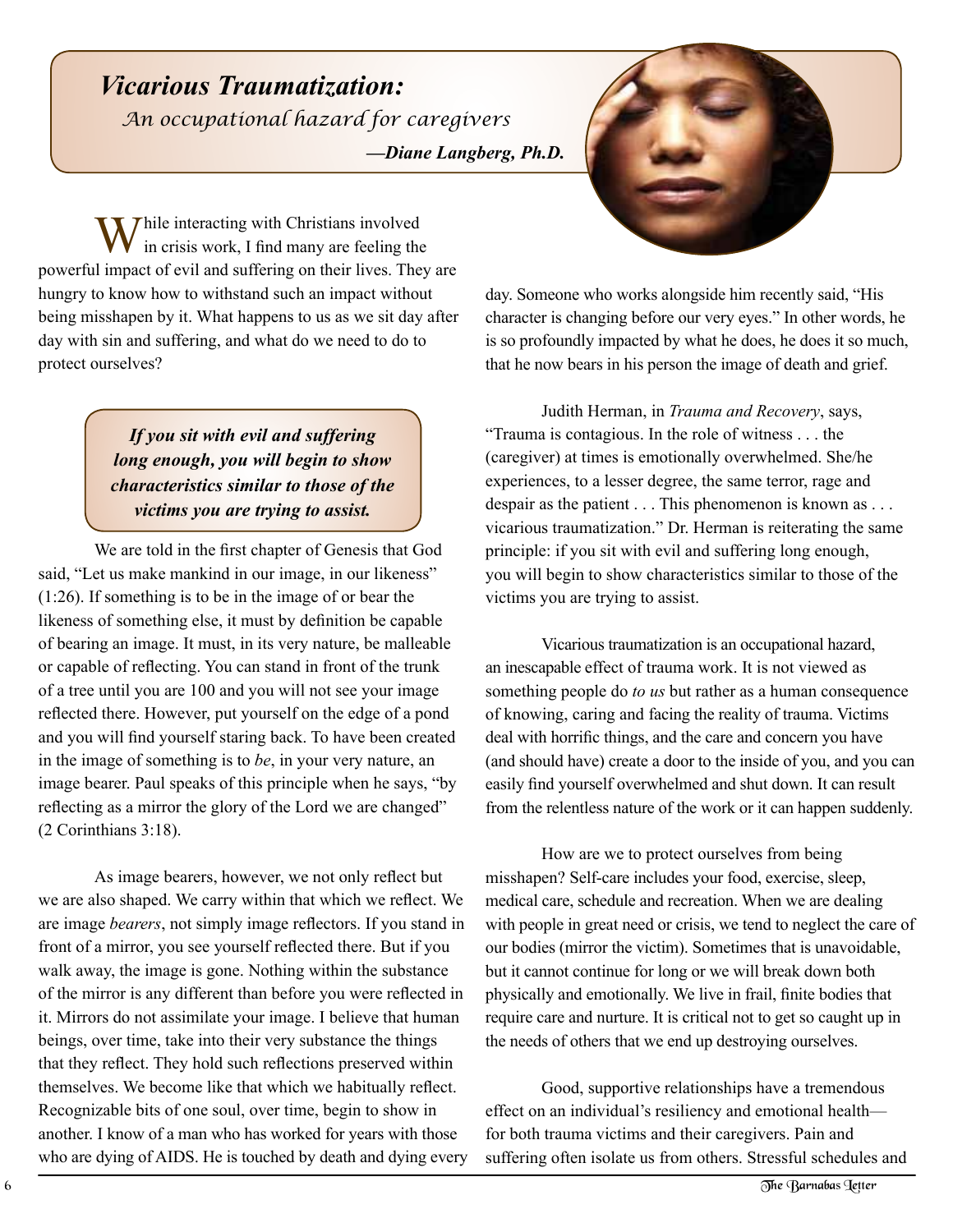overwhelming needs keep us busy, and one of the first things to go is supportive connection with others. The sense of being cared for by others is very important for our endurance.

A living faith that brings truth, comfort and hope is also crucial. Being prayed for and praying are vital supports. Evil and suffering have a tremendous capacity to swallow up our faith and leave us full of despair. They can also distort our thinking. Working with war, violence, atrocities, trafficking and rape carries within it things like evil, darkness, chaos, isolation and despair. It is crucial that you find ways to counteract the impact of those things. It means you must deliberately seek out good, beauty, order, safety, connection, intimacy, comfort and hope. These are antidotes to the poison in the work. Without such antidotes we will slowly die emotionally, physically and spiritually.

> *Pursuit of Him in all areas of our lives is vital, or we will fail to bring His image to our clients and only end up mirroring theirs instead.*

I have realized even more clearly in recent years that these antidotes are not just helpful in coping with the effects of this work but they are also part of a life that is obedient to God. I find many caregivers feel guilty pursuing beauty and peace and order in their own lives, knowing of the chaos and torment in those for whom they care. As if somehow they should not have good in their lives while others suffer. However, the Word of God says that He gives us richly all good things to enjoy. To turn from such things is to turn from the gifts in His hand. Even more, these things are tastes of His character in our lives, for He Himself is life, beauty, order, harmony and glory. How we need to pursue and soak in the things that are of Him and reflect his character *so that* we not only can endure in the work but also bring His character to others in their suffering.

These things will not prevent us from bearing the image of others' suffering in our own lives. In doing so, however, we must remember that we are following in the footsteps of our Savior. He became flesh and entered into our trauma, literally taking our sin and suffering on Himself. Think about the impact of working with evil and suffering: 1. It affects our identity. His identity was eternally altered— He who was God became man. 2. It damages connection. He who was one with God cried out, "My God, My God,

why have you forsaken Me?" (Psalm 22:1 NKJV) 3. Trauma overwhelms us with strong feelings. "My soul is exceedingly sorrowful, even unto death." (Matthew 26:38 KJV 4. Trauma threatens our sense of safety. He was abandoned by the Father and suffered, *alone,* the consequences of our sin.

Paul says in Colossians 1:24 NKJV, "I find joy amid my sufferings for you, and I fill up in my person whatever is lacking in Christ's afflictions on behalf of his Body, the Church." As we sit with the trauma of others and feel it reverberate throughout our persons and our lives, let us remember that there is nothing that Christ has called us to do that He himself has not undergone. Following in His ways we bring His comfort and healing to those whose lives are so damaged by the evil of others. Not only has He endured the same things in a far greater measure, He has promised to be with us and in us as we do this work to which He has called us. Pursuit of Him in all areas of our lives is vital, or we will fail to bring His image to our clients and only end up mirroring theirs instead.

Entering into the suffering of others is a privilege. It is also difficult to do. The task of serving as a representative of the character of God so that who He truly is can be grasped, understood and believed in some measure, is far beyond any capability of yours or of mine. It is a work, however, that if we let it, will take us to our knees with hearts hungry for more of God, that we might in turn bring His presence in very concrete ways into places and lives where He has not yet been known.



*Diane Langberg, Ph.D. is a psychologist and the director* 

*of a group practice in suburban Philadelphia. She has worked with both trauma survivors and clergy for 35 years. Dr. Langberg speaks internationally on topics related to women, trauma, ministry and the Christian life. She is the author of Counsel for Pastors' Wives, Counseling Survivors of Sexual Abuse, Counseling Women (with Dr. Tim Clinton), On the Threshold of Hope: Opening the Door to Healing for* 



*Survivors of Sexual Abuse, and also a contributor to Christian Counseling Today and other publications. Dr. Langberg chairs the Executive Board of the American Association of Christian Counselors. She is the founder of The Place of Refuge, an inner city, non-profit trauma and training center. Further information is available at www.dianelangberg.com.*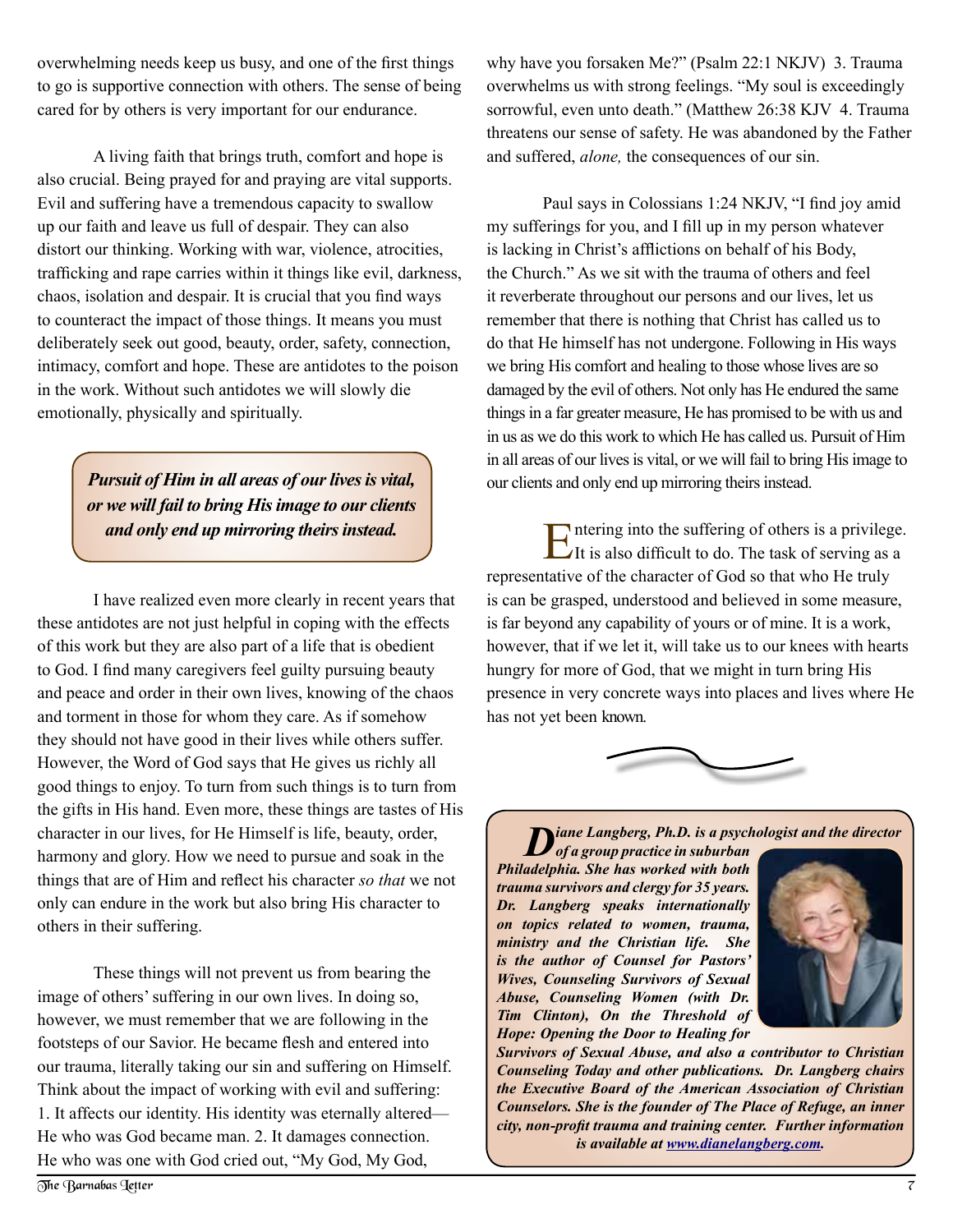*Trauma Recovery as a Field for Mission: And the need to biblically address worldview —Rev. Dr. Bagudekia Alobeyo*

**Presented at** *The Trauma Healing Global Community of Practice Inaugural Gathering* **March 31, 2012**

Your decision to attend this forum speaks loudly about your desire to assist those who have the wounds of trauma. Your presence here is also a sign of your commitment to advance Kingdom ministry around the world. If you agree with Dr. Diane Langberg and consider "trauma healing" as a field for mission today, I will say with the Apostle Paul in Romans 10:15 that *your feet are beautiful.* You show obedience to the Great Commission by being involved in mission work.

To perform your mission role well, you need to follow the footsteps of Jesus who was and is the Missionary par excellence. You will not shed your blood for the recovery and healing of those who have the wounds of trauma. But during your mission work you will point them to Jesus.

As you know, the missionary journey is rarely easy. That is why we need to pay close attention to the whole counsel of God, which is full of best practices and approaches for doing Christian mission and ministry.

#### **Jesus' Example**

As a good Teacher and Mentor, Jesus had his disciples practice under his watch before he completely entrusted to them the task of replicating and extending his mission (Matthew 10:1–16 and Luke 10:1–24). During a sending-off ceremony, Jesus instructed, oriented, advised and warned His disciples before they went on their mission.

- a. He set the **priority** of the mission by indicating the targeted audience (beneficiaries): the lost sheep of Israel, but not the gentiles or the Samaritans. This was a necessity because the death and resurrection of Jesus, that is the foundation of the gospel, did not take place yet. The mission was to break down the doubt of the lost sheep about the coming of the promised Messiah and invite them to get ready to extend Jesus mission to the gentiles.
- b. He provided a clear **message** to be delivered: "The Kingdom of Heaven is near." (Matthew 10:7 NLT)
- c. He told them about the **indicators**—how they should measure the impact of the mission work (life changing): the sick will be healed, the dead will be raised, the lepers will be cleansed, the demons will be driven out, and so on (Matthew 10:8 ).
- d. He warned them about the **danger** of marketing the gospel's life-changing message. It is by grace that you received, so freely you will give it to others. (Matthew 10:8, Ephesians 2: 8— 9).



- e. He gave them instructions for the **process**. Do not take any extra thing you think you may need. Jesus wanted them to completely depend on God for provision.
- f. He called them to be people of **discernment** who could make the right decisions.
- g. He gave them **specific characters** to adopt or develop: be like sheep among wolves, as shrewd as snakes, and as innocent as doves. Sheep are calm but strong. Snakes can be dangerous but quick to flee from danger.
- h. He warned them about **distractions**. The warning—"Do not greet anyone on the road" —(Luke 10:4b) is mentioned in the mission of the seventy disciples. The Jewish tradition of greetings is similar to the African way. Greetings can take more than a few minutes in both Jewish and African traditions. Asking about the household of your conversation partner is part of the greeting. The disciples were warned against getting distracted or deviating from the mission.

By providing all these instructions or warnings, Jesus took into consideration the worldview of the people His disciples would be reaching. In all the mission work we want to do whether it be trauma healing, evangelism, discipleship, etc., in whatever location or time—we need to take seriously the worldviews and the local context of those we serve. Our model is always respectful but also challenging where necessary.

#### **Worldview and Culture**

We can define a worldview as a way a group of people or an ethnic group in a particular geographic area understand the world and develop accordingly a common way of life. The way people conceive the world determines their life as a community—and this is expressed through their culture.

Culture can thus be seen as a channel through which a group of people express their identity, with worldview as the fountain's source. The ways of life and the moral character of a nation or ethnic group are driven by the worldview. In African and other contexts, culture is developed to protect the worldview from harm, distortion and shame.

We have learned that we will see enduring impact from Christian mission work only when such mission interacts constructively with people's worldviews without compromising biblical truth. Only by doing so can mission work address not only the symptoms of trauma, but its taproots.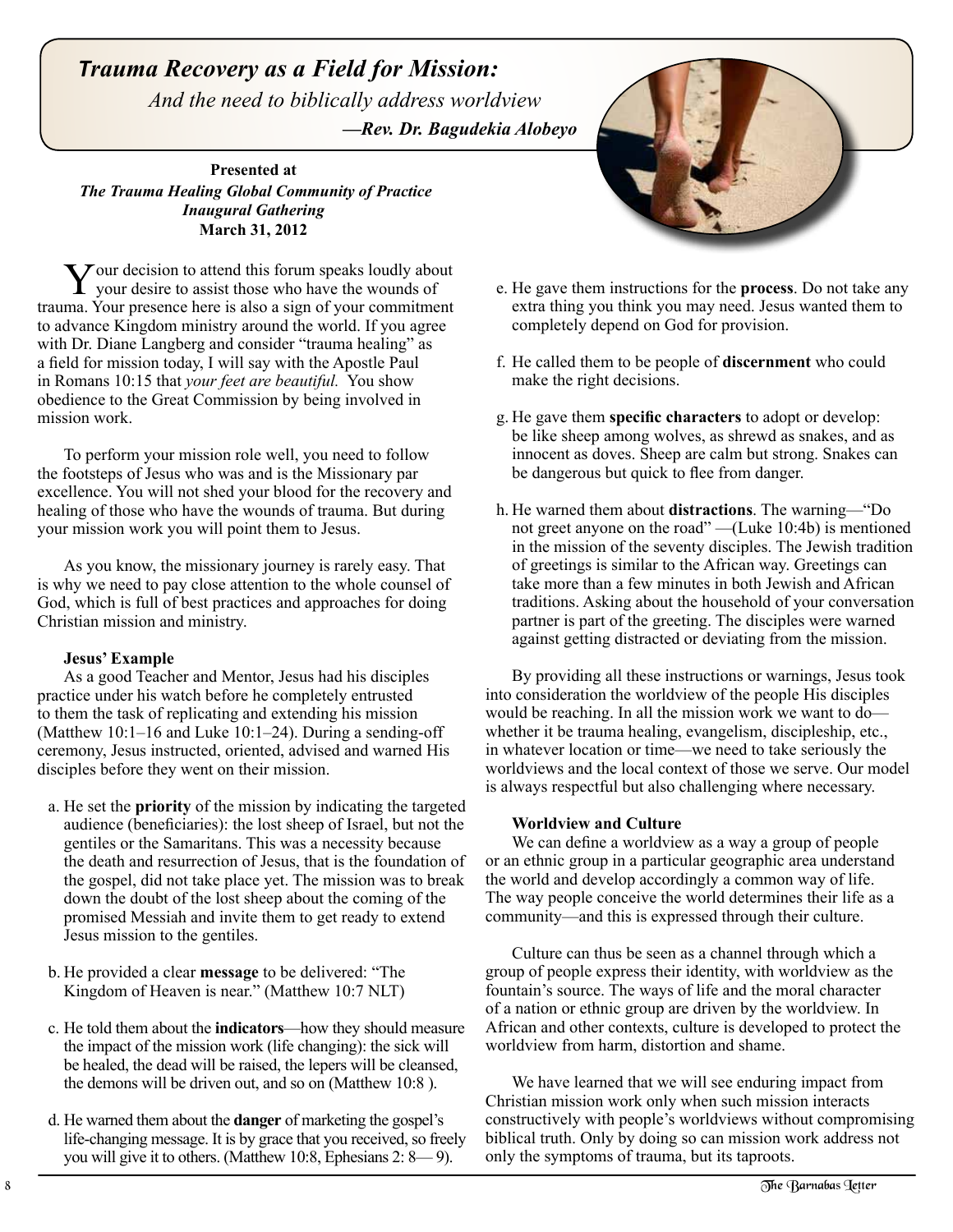#### **Example: African Worldview**

Trauma healing addresses the psychological needs of conflict survivors, but it must do so with full awareness of the cause of their trauma. Without an understanding of the worldview that explains why people got into the conflict, trauma healing will be neither effective nor sustainable. We will waste time, money and energy. Addressing only the symptoms will frequently lead to a recurrence of the same problem.

You have heard, for example, about the land conflict between various ethnic groups in Africa. Disputes over land have led to mass killing and displacement and to trauma among the survivors. Recognizing the significance of land in the worldview of these groups is critical to the reconciliation process. Africans defend the land they occupy for social, economic and religious reasons, but the concept of land goes beyond mere territory. Land is part of African life and identity. The gods and spirits of each ethnic group are in the trees, mountains, rivers and valleys making up the land. Animals in the forests and fish in the rivers constitute a group's patrimony.

The church, working through its various components, has the capacity to deliver a message within the biblical worldview that recognizes the traditional African worldview yet calls out the eschatological dimension of land, helping Africans understand their land in the context of reconciliation.

**Conclusion**<br>**N**  $\Lambda$  ay God help us to address not only the symptoms of May God help us to address not only the symptoms of trauma but also its roots. May God help us to develop an understanding of the worldview of the people we serve and address, through our trauma healing programs, the roots as well as the wounds of trauma.



**Rev. Dr. Bagudekia Alobeyo**  has served with The American Bible Society (ABS) for five years and for the past two years he has been the Program Director for She's My Sister™, an initiative of ABS that equips local churches to serve victims of war, rape, and other atrocities with programs of scripturebased trauma healing.



Dr. Alobeyo holds a bachelor's degree in education and a master's degree in theology from the Faculae de Theologie Evangelique de Bangui in Central African Republic (CAR) and a master's degree in religion and a doctorate in ministry from Westminster Theological Seminary in Philadelphia. Before moving to the USA in 1995, he pastored local churches for 11 years in the Democratic Republic of the Congo (DRC), where he was born and raised. He has also served as the national vice president of a large denomination, the Communaute Evangelique au Centre de l'Afrique (Evangelical Church in Central Africa, CECA-20).





# Crisis Care Training Events

## WEC International Clayfield, Queensland, Australia October 9—13, 2012 *Offering Healing and Hope for Children in Crisis Module One—Trauma and Crisis Care*

This module provides an understanding of the impact of trauma-produced losses in the life of a child and how to restore those losses. The lessons place emphasis on holistic ministry, covering various effective intervention principles that promote healing and facilitate closure to a child's traumatic experiences.

> **Contact: Graham and Becky Bee gmbee@optusnet.com.au**

## Worldview Centre for Intercultural Studies Leonards, Australia October 29—November 9, 2012 **Contact: Denise George admin@worldview.edu.au**

Easewest College of Intercultural Studies Taupiri, New Zealand November 19—November 29, 2012 **Contact: Lynn Woodford admin@worldview.edu.au**

#### *Offering Healing and Hope for Children in Crisis Module Two—Street Children*

This foundational course is designed to train those working, or desiring to work, with street children. It helps participants understand who street children are and why they are on the streets. It also provides an understanding of the types of intervention commonly applied and gives step-by-step help for establishing a sustainable street children's project.

#### **For Information On:**

 **• CCTI Curriculum—**  *Offering Healing and Hope for Children in Crisis*

#### **• Other Resources**

**Go To : www.crisiscaretraining.org**